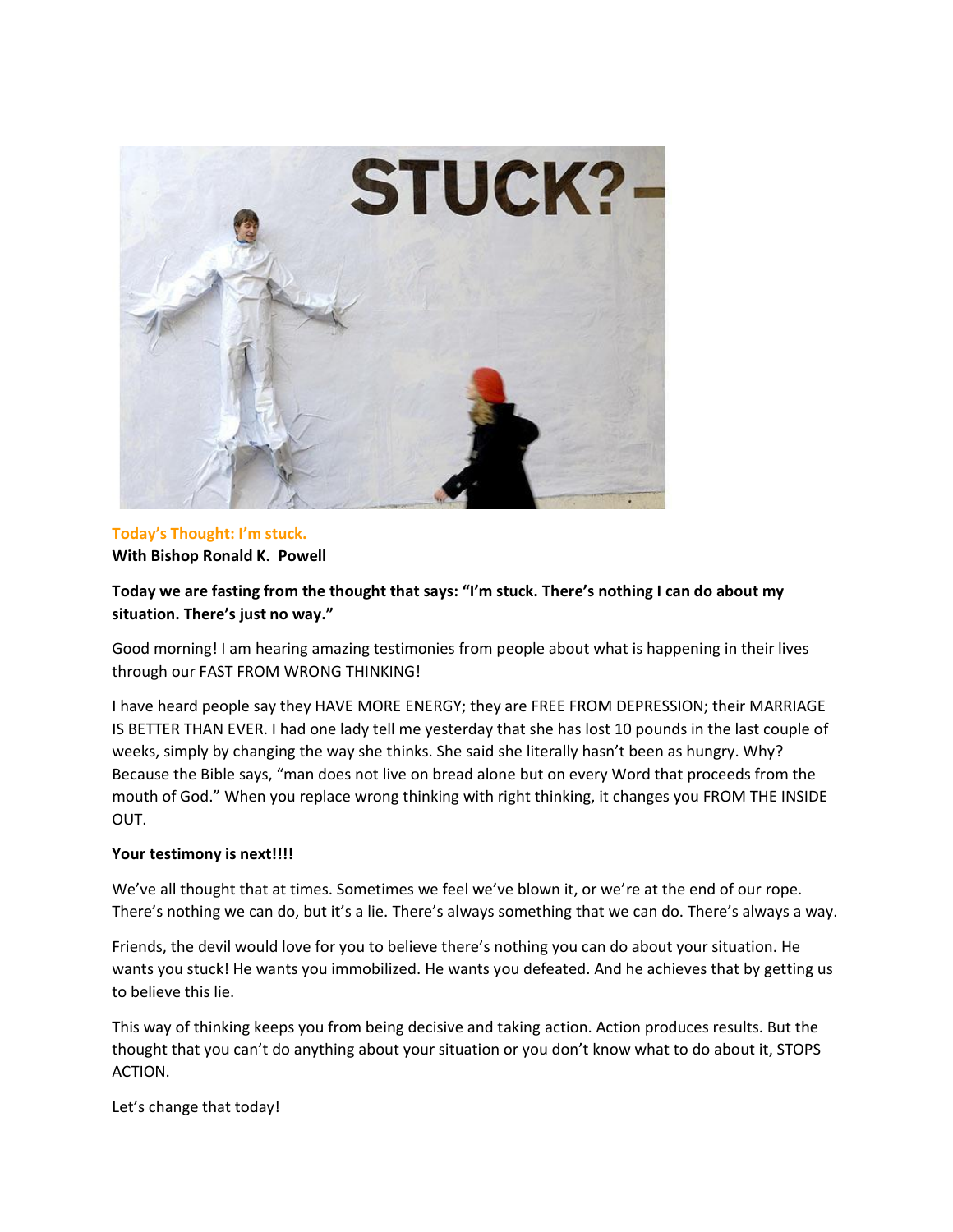#### **1. Believe in the ministry of the Holy Spirit in your everyday life.**

[Romans 8:26](https://biblia.com/bible/kjv1900/Rom%208.26) says, "We don't always know how to pray as we should, but the Spirit intercedes for us…" No matter what your situation is, the Holy Spirit knows how to bring about God's will for your life, as you pray and worship Him.

#### **2. Think this thought today: PRAYER CHANGES THINGS.**

There's nothing you can't impact with prayer. PRAYER gets you unstuck. It gets you moving again toward victory. Never see prayer as something that is weak. It is powerful. *"And all things, whatsoever you shall ASK in prayer, believing, you SHALL RECEIVE."* (*[Matthew 21:22\)](https://biblia.com/bible/kjv1900/Matt%2021.22)*

#### **3. Believe that FAITH FINDS A WAY.**

In *[Mark 2:1-5](https://biblia.com/bible/kjv1900/Mark%202.1-5)*, the four friends of the paralyzed man, could not find a way into the house where Jesus was. They were stuck. BUT THEY BELIEVED THERE WAS SOMETHING THEY COULD DO ABOUT THE SITUATION. Listen, by believing there was a way, they found one! They went up on the roof and lowered him down through the ceiling tiles, and the man was healed. Why? Because faith found a way! When we don't think it, we don't look for it.

## **4. Remember, Jesus is the 4th man in the fire.**

When it seemed like the 3 Hebrew men were going to be burned in the fiery furnace, Jesus showed up. What was an impossible situation was made possible because Jesus was with them. AND HE IS WITH YOU, in your fire. *[John 14:6](https://biblia.com/bible/kjv1900/John%2014.6)* says, *"I am the WAY, the truth and the life." Folks, He is "the way"*, when there just seems to be no way. He IS YOUR WAY out of whatever situation you are in. EXPECT HIM to make a way.

## **5. Stop thinking you have to figure it all out right away.**

When you feel stuck, just take one step forward. When Jesus was tempted to back down, and not go to the cross – the Bible says, *"He went forward a little…"* (*[Mark 14:35](https://biblia.com/bible/kjv1900/Mark%2014.35)*) When you feel paralyzed – like there's nothing you can do, just take a step. Don't think about all the steps. Just take the first one. In a relationship, the first step may be: saying you're sorry. If it's finances, maybe it's just cutting one area of spending, or giving one extra offering. If it's in your health, take the first step and have a salad. Just take that one little step!

#### **THINK IT & SAY IT**

I believe in the ministry of the Holy Spirit to intercede for me when things aren't working out. He will work through the situation to bring about God's will. He will bring me through.

As I pray, I believe things will change; they will improve. I walk by faith, not by sight, and faith finds a way.

I THINK AND BELIEVE THERE IS ALWAYS A WAY, even when it seems like there is none. And that way of thinking, opens the door. Jesus is the Way when there is no way.

He is with me no matter what fire I'm in; and no matter what the situation. I expect Him to make a way for me.